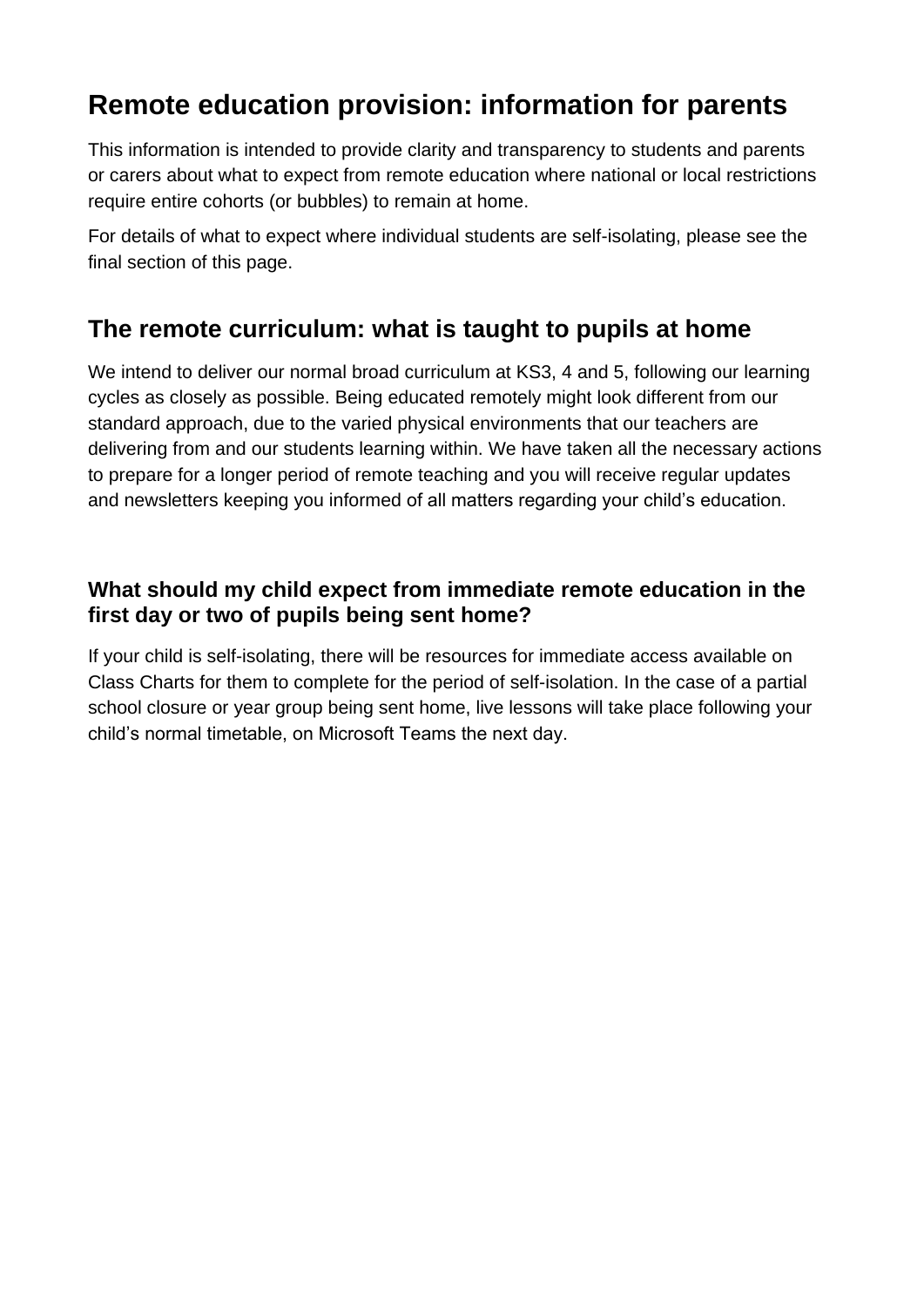### **Following the first few days of remote education, will my child be taught broadly the same curriculum as they would if they were in school?**

We teach the same curriculum remotely as we do in school, following our learning cycles. These include our GEM activities that inform teachers and students of the progress they are making and ensure learning has been achieved, even if it has been completed remotely.

We have needed to make some adaptations in some subjects. For example, we have had to make our technology lessons more theory based, however, practical tasks, particularly in food technology, will be set. Physical education will not be delivered on-line but we encourage students to be active during these timetabled lessons. We consider this valuable time away from a screen.

Screen fatigue is a real concern for us to both students and staff. For this reason, Years 7 – 10 online lessons have been reduced to 45 mins. Lessons are planned so that independent work can be completed away from the screen for the remainder of the lessons, including scheduled homework. KS4 & 5 lessons remain at 60 minutes so to ensure they can complete their examined courses within the exam boards expected guided learning hours.

### **Remote teaching and study time each day**

#### **How long can I expect work set by the school to take my child each day?**

We expect that remote education at Key Stages 3, 4 and 5 (including remote teaching and independent work) will take students broadly 5 of hours each day.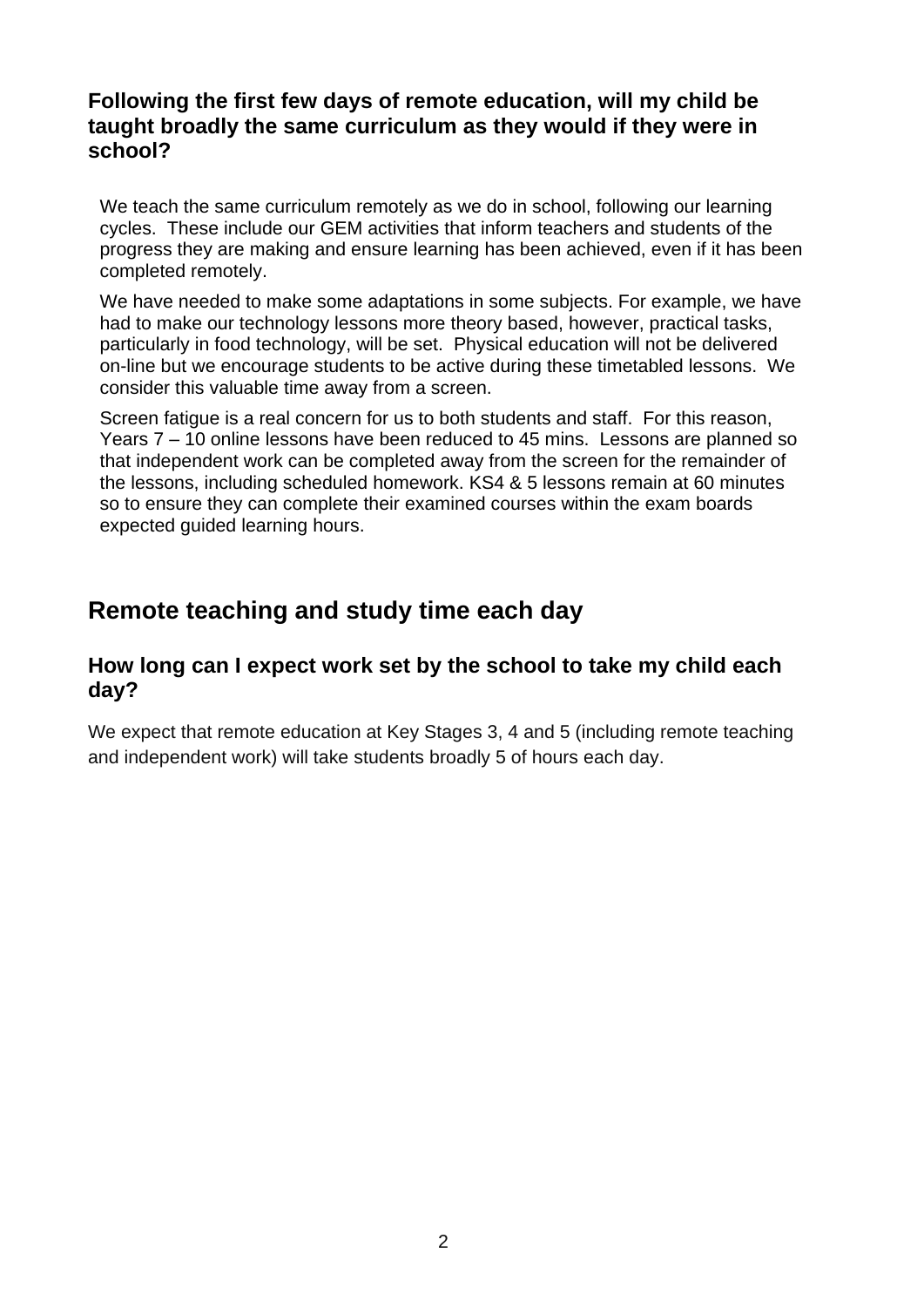## **Accessing remote education**

### **How will my child access any online remote education you are providing?**

There are a number of platforms that we use. We have purposefully kept these to a minimum so not to confuse students and to ensure swift transitions between lessons and tasks during the lessons. The majority of the platforms listed below are used by students when then they are in school in specific subject areas

The platforms we use are:

- Microsoft Teams
- Class Charts
- Quizlet
- Padlet

### **If my child does not have digital or online access at home, how will you support them to access remote education?**

We recognise that some students may not have suitable online access at home. We take the following approaches to support those students to access remote education:

We have sent a questionnaire to determine each of our families access to the internet and the type of devices they have that can be used by our students. We have a central record of all our students' requirements. This record is a 'live' document that is updated regularly by both our school network department and our pastoral year teams. The whole process is overseen by the Deputy Headteacher and the school's Business & Finance Manager.

We ascertain the level of need and support for all of our students and, through our pastoral support team, we ensure we provide the technology required as soon as we can.

Parents/carers or students can either call or email their relevant pastoral year teams using the usual school contact details: 01225 762637 or<office@jogschool.org>

If students require hard copies of certain pieces of work, they are to liaise with their relevant teacher and we will do our best to support them. Due to our efficient hardware support programme, there should be very few students who cannot send work electronically. However, if there is a pressing need to submit work that has been hand written, in the first instance, we would ask students to take a photograph of it on their mobile phone and send it to their teacher. If this is not possible, then we request they post their work as we are attempting reduce travel and people entering our school site.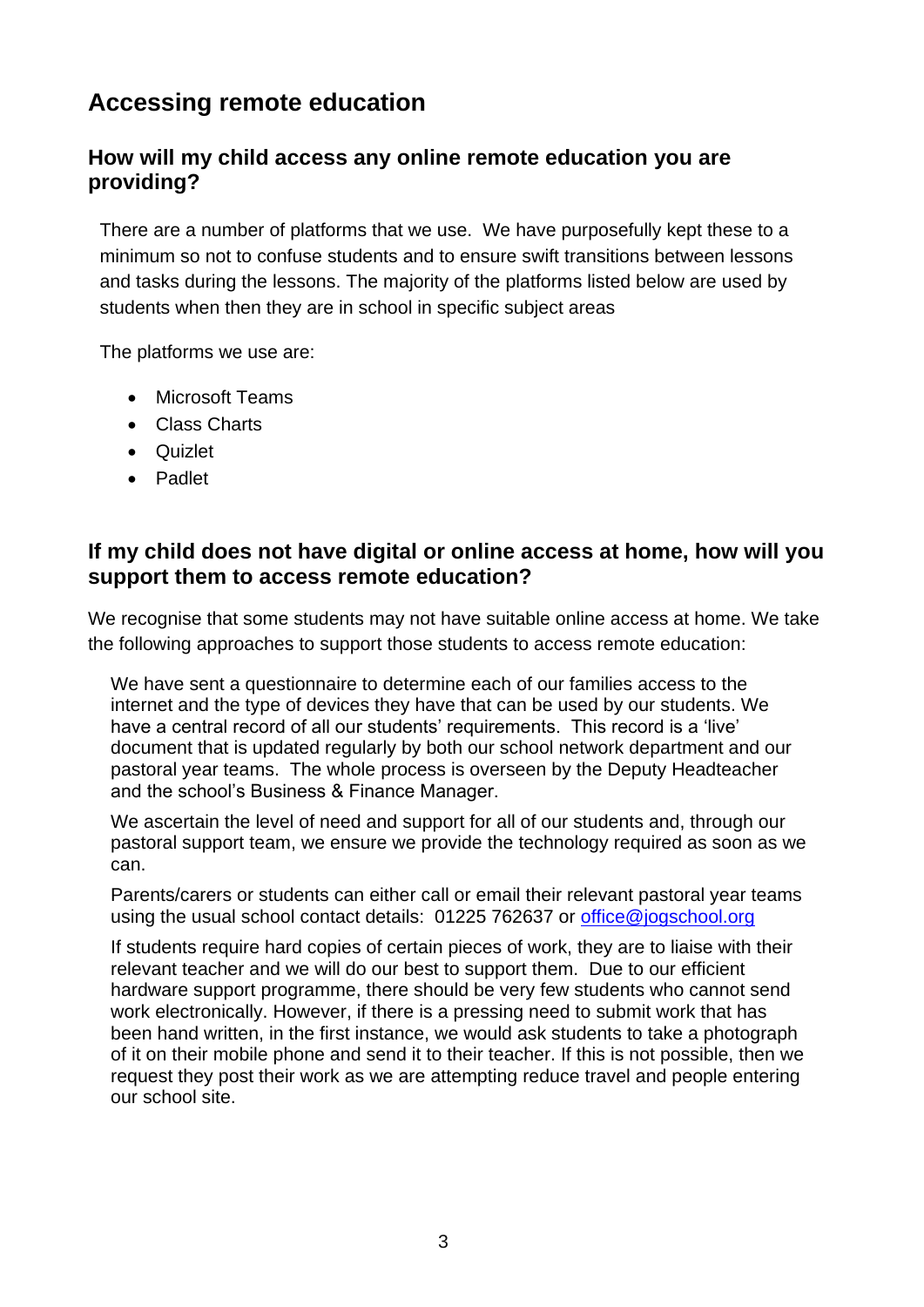### **How will my child be taught remotely?**

We use a combination of the following approaches to teach pupils remotely:

- The majority of your child's lessons will be taught live, online, via Microsoft Teams. These will follow your child's normal timetable and the same curriculum they would be following if they were in school.
- In the case of a member of teaching staff being unwell or otherwise unable to teach a live lesson, relevant resources or video or audio recorded lessons will be uploaded to Class Charts where students can access them independently during that lesson slot on their timetable. They will be informed if a live lesson will not be going ahead, and reminded to collect the work from Class Charts, by their tutor during morning registration.
- In conjunction with their lessons on Microsoft Teams, some subjects may direct students to relevant apps or websites to help facilitate their learning, such as Padlet to record their written answers, Hegarty Maths or Quizlet.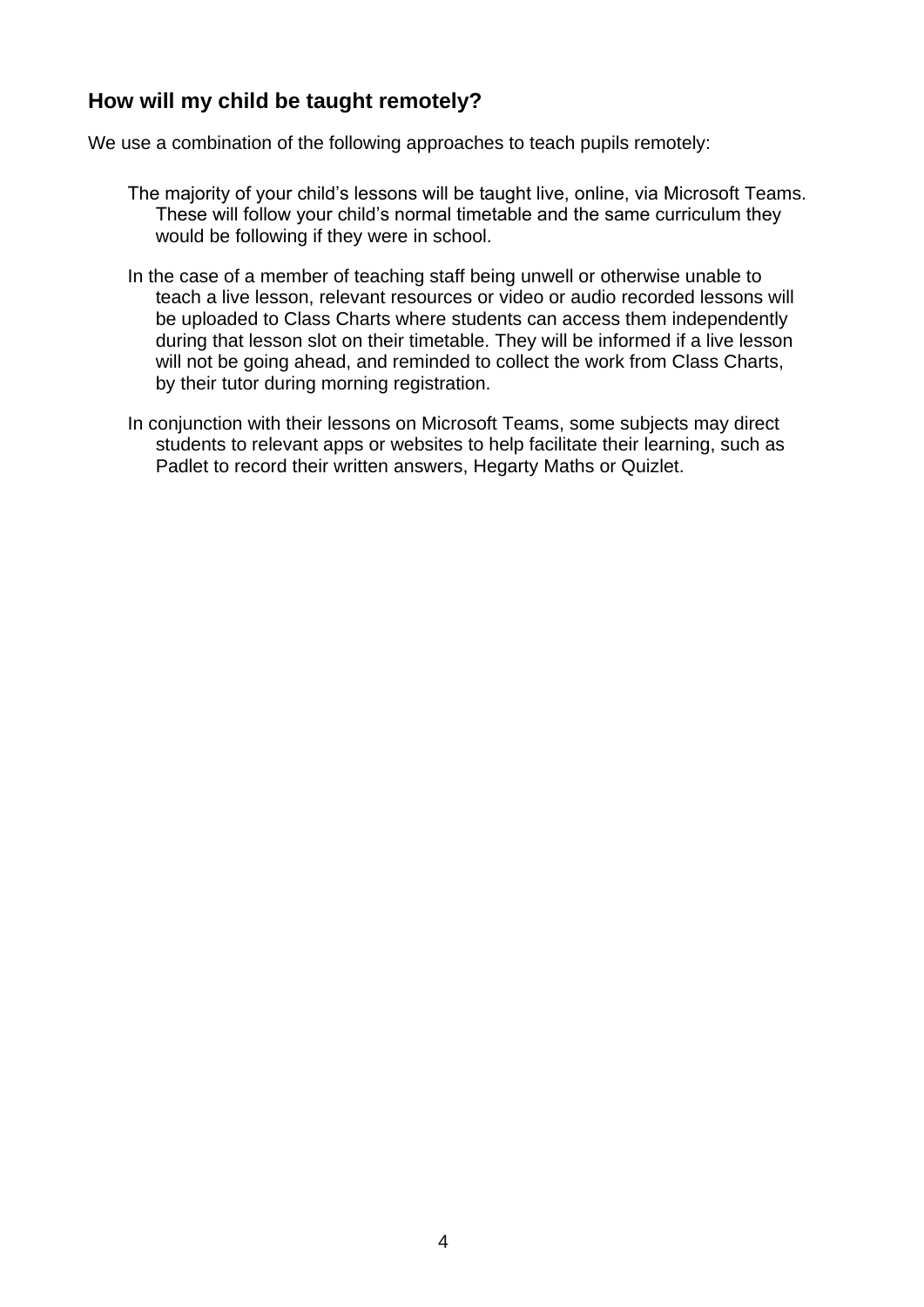### **Engagement and feedback**

#### **What are your expectations for my child's engagement and the support that we as parents and carers should provide at home?**

Pupils are expected to attend all timetabled remote lessons, on time, as they would be expected to attend all lessons if they were in school. As when your child is attending school in person, it is a parent/carer's responsibility to notify school if their child will be absent before school starts at 8.45 am. A reason must be provided. To notify us of a student absence, contact us via the following:

Telephone: 01225 762637

#### Email:<absence@jogschool.org>

Pupils are expected to behave in their remote lessons as they would in the classroom, with respect for other members of their class and their teachers. They must have their cameras switched on and microphones muted, unless requested by their teacher. If your child does not have a camera when accessing Microsoft Teams lessons, please inform the school by contacting a member of the year group pastoral team. Pupils must be appropriately dressed, as they would be on a non-school uniform day in school. The school's behaviour policy will be applied to remote lessons: if a student behaves inappropriately they will be given a reminder by the teacher. If their behaviour continues to disrupt the flow of learning, they will be removed from the Teams lesson, as they would be removed from a classroom in school.

During remote lessons, it is expected that pupils complete all work set, to the best of their ability and are fully engaged in their learning. As we would expect in the classroom, they should not be using other devices or splitting their screen to view other websites while they are in a lesson. Contact home will be made if teachers are not receiving set work from pupils, or if they believe they are present in a lesson but not paying attention. To help us with this, you can set up a quiet work space for your child to access their remote lessons which is away from other devices such as their mobile phone (unless they are using it to access the lesson), gaming devices or television. We suggest you also regularly check in with your child during the day, if this is possible and ask to see the work they have produced. Please remind them that it is their responsibility to upload or send any relevant work to their teachers at the end of the lessons.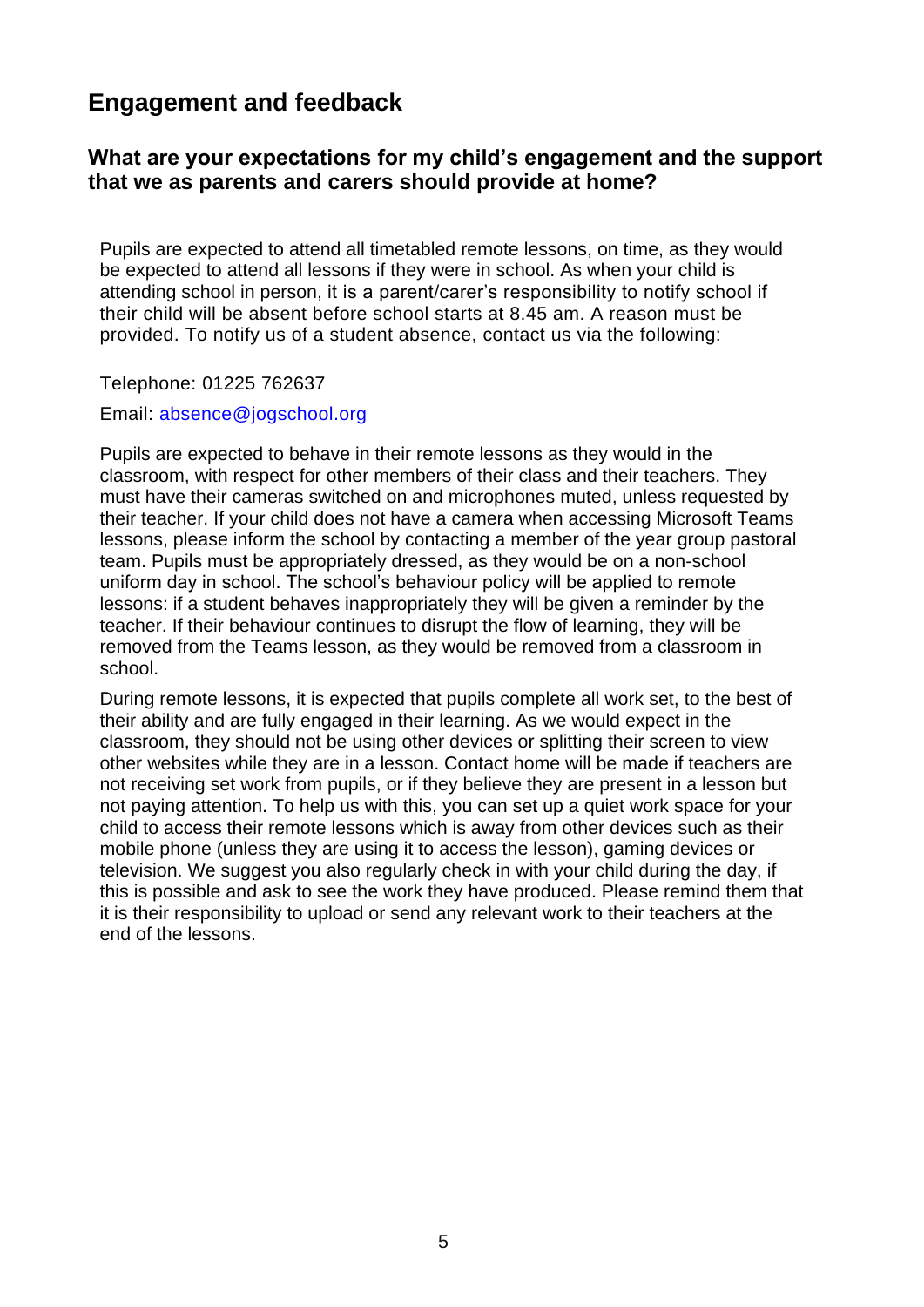#### **How will you check whether my child is engaging with their work and how will I be informed if there are concerns?**

As most lessons will be taught live on Microsoft Teams, registers will be taken as normal and you will be informed if your child is not present through the usual channels.

Beyond attendance, we will be checking that your child is engaging with the lessons through the work they submit via Class Charts, Padlet or on the Teams Class Notebook. If we have concerns that your child isn't engaging with the work, we will contact you either by email or phone call.

### **How will you assess my child's work and progress?**

Feedback can take many forms and may not always mean extensive written comments for individual children. For example, whole-class feedback or quizzes marked automatically via digital platforms are also valid and effective methods, amongst many others. Our approach to feeding back on pupil work is as follows:

We will be following our normal procedures for assessing pupil progress. There will be a formal assessment for each subject each term, although these may need to be amended depending on the subject. For example, we would need to assess your child's understanding of the theory of a practical subject, rather than the practical skills themselves, which we are currently unable to teach remotely. At key stage three, teachers will use these assessments to check pupils' progress against the key performance indicators (KPIs) for their subject and this will be reported to parents and pupils with a GEM report ('gaps' for where the KPI isn't yet secure for the child, 'embedded' where it is secure and 'mastery' where they have mastered the KPI). At key stages 4 and 5, at least one piece of work will be assessed using the GCSE and A level criteria respectively each term and formal feedback provided to students following this.

In addition to these formal assessments, regular feedback will be provided during Teams lessons in the form of whole-class verbal feedback, automated marking of quizzes, tests and assignments via digital platforms such as Microsoft Forms, and through teachers reviewing work (either during the lessons, as pupils are working using Padlet or after it has been uploaded or sent to teachers). We continue to begin every lesson with a quiz which reviews previous learning and pupils will be given feedback on this during the same lesson.

### **Additional support for pupils with particular needs**

#### **How will you work with me to help my child who needs additional support from adults at home to access remote education?**

We recognise that some pupils, for example some pupils with special educational needs and disabilities (SEND), may not be able to access remote education without support